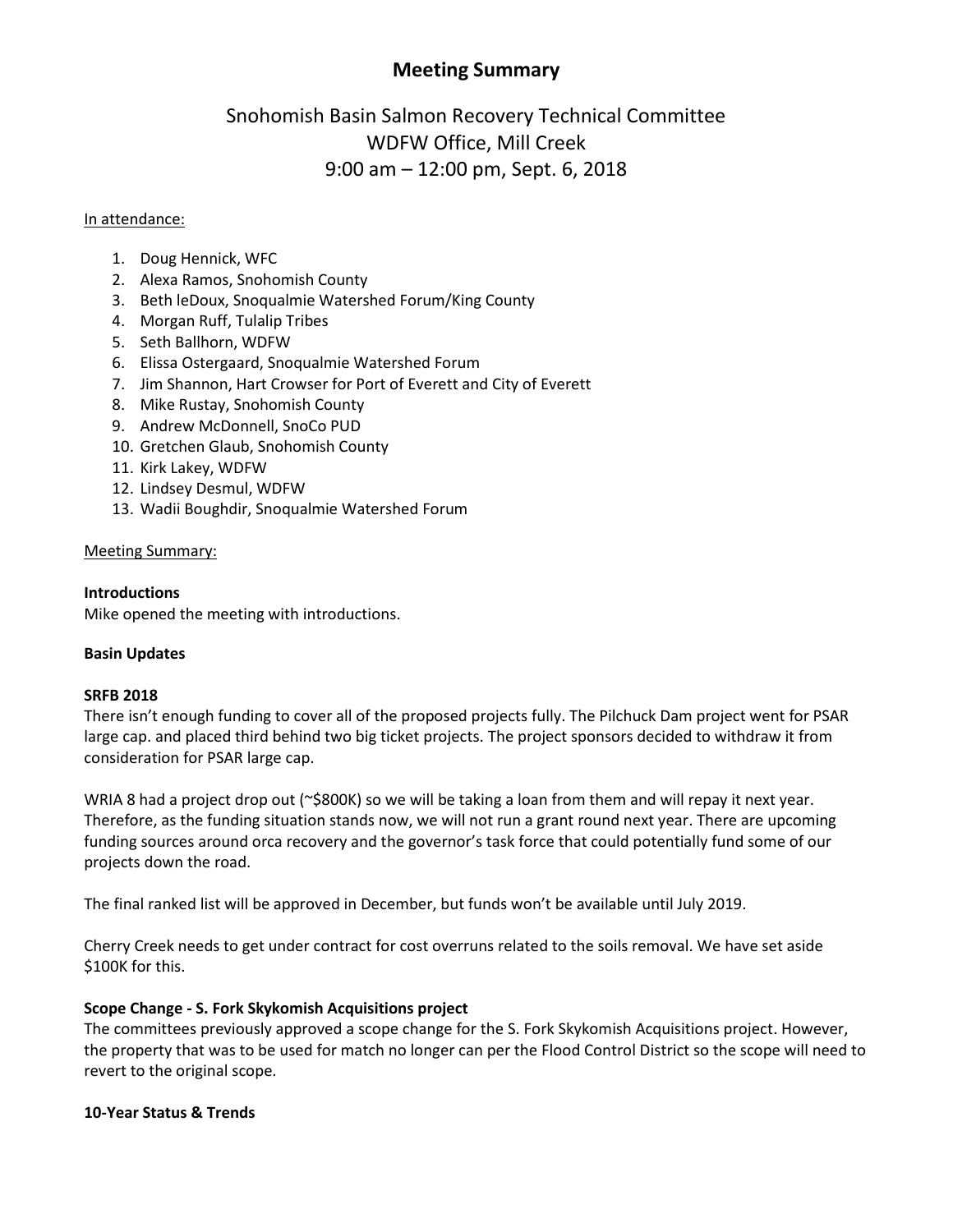Lots of comments were received in response to the draft circulated for review. We are working on a contract to keep Anchor working to help wrap the report up. The report doesn't really provide recommendations to update the 2005 Plan. Next steps will be to work on figuring out how we want to update the Plan going forward.

## **Orca Recovery Task Force**

Gretchen attended the last meeting in Anacortes. They're working on a preliminary list of actions, but we haven't seen the outcome of that yet. The public can submit comments on the Governor's website. Gretchen would like to submit comments from the basin. We could coordinate with the Snoqualmie Forum on this. The Snoqualmie Forum next meets on Sept. 19<sup>th</sup>.

It's not clear how they plan to increase populations of salmon in a stressed environment. Political will is still lacking in addressing the real issues at the heart of Chinook recovery focus remains on hatcheries, predation, and the Snake River dams rather than habitat.

The next meeting is on October 18<sup>th</sup>. There is supposed to be more time for public discourse then. Deadlines for comments were extended by 2 weeks. There are three upcoming webinars mostly focused on dams.

## **Snoqualmie Update**

There have recently been complaints made about jet skis on the river. There are concerns about impacts to spawning habitat. This has happened in the Snohomish too. But there doesn't seem to be documentation to show impacts to off-channel habitat; it's mostly just conjecture. King County has an ordinance limiting jet skis to 5mph on all rivers *except* the Snoqualmie and Skykomish (not sure why). Lakes have motor prohibitions stemming from noise and erosion. Maybe we could pull from that. Someone also suggested reaching out the local recreational groups as a first step.

The CWM grants have been approved including the Tolt San Soucci project. The recent strike has delayed construction though.

FFF 2.0 is ongoing. The buffer task force is pulling together the best available science to apply to the Snoqualmie Valley. The ag issues paper is looking at impacts of buffers on ag land. The regulatory task force is looking at the potential for ESA applicability to ditch dredging on farms and clarifying when permits are needed for ditches on ag land. Mitigation credits for plantings on farms are also being explored.

NOAA suggested changes to the ESA in July and King County is drafting a comment letter in response. Specifically, they seek to address the definition of 'foreseeable future', economic considerations, and the occupied habitat considerations. Comments are due by Sept. 24<sup>th</sup>. They will be sending around the draft letter next week for review.

## **ESSB 6091 (Hirst Fix)**

The Watershed Restoration and Enhancement Committee will meet in October at the Everett Library. The plan is for the committee to meet monthly at the start and then transition to every other month meetings.

The draft Streamflow Restoration Grant RFP was released and the final version will be posted in two weeks. There is a webinar scheduled for Sept. 20<sup>th</sup>. Members discussed potential project proposals.

- North Bend levee setback water rights purchase
- King County Patterson Creek wetland storage
- Snoqualmie Valley WID increase of storage in closed basins

Perhaps the Tech Comm could develop guidelines for sponsors to strengthen their proposals with alignment to the SBPP. Ecology staffers have mentioned they're looking or groups to review projects too.

## **Ebey Island Planning**